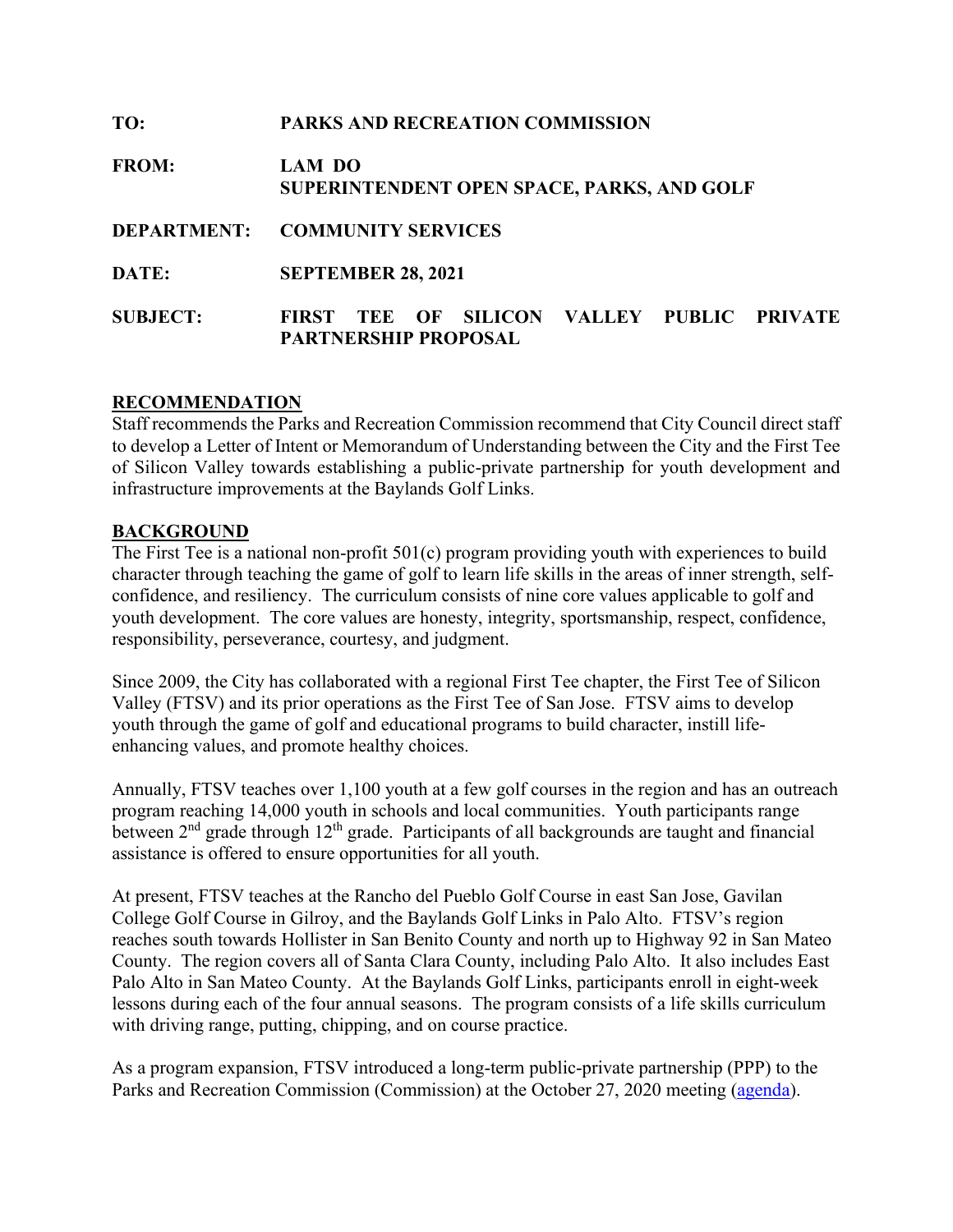The PPP proposal between FTSV and the City of Palo Alto is for youth development facilitated by long-term usage access and site infrastructure improvements to practice and teaching facilities at the Baylands Golf Links.

### **Partnership Proposal Description**

FTSV is proposing a 50-year facility use partnership with the City for access and use of the Baylands Golf Links to teach youth development. FTSV seeks facility use encompassing access to the youth practice area, short game practice Area, driving range, practice putting green, practice chipping green, and on-course tee times.

Facility access would be for eight weeks in each of the four annual seasons for a total of 32 weeks annually. During the week, Tuesday through Friday facility use is for a two-hour period in the afternoon after school and hours vary depending on seasonal daylight hours. On weekends, facility use would be on Saturdays for a full day of programing starting in the morning and into the late afternoon. An outline of facility use is reflected in Attachment A.

The location of Baylands Golf Links is ideal for the regional population which FTSV seeks to serve. However, the practice facilities are not adequate for program expansion so FTSV is proposing to invest \$4.2M+ in facility infrastructure improvements to allow for safely using underutilized practice areas at the golf course. The improvements would raise the height of the driving range nets and poles for ball retention to allow for use of the youth practice area and short game practice area, which are adjacent to the left and right side of the driving range. Additional ball retention nets would be installed at the youth practice area to prevent balls from entering the adjacent trail and Embarcadero Road. Lastly, there would be some modification of the turf and contours of the youth practice area for the teaching needs of FTSV. A visual depiction of the practice areas is in Figure A contained in Attachment A.

FTSV is proposing to fundraise the \$4.2M+ cost for facility infrastructure improvements and seeks a Letter of Intent (LOI) or Memorandum of Understanding (MOU) to substantiate with potential donors the purpose of fundraising. Although FTSV is not seeking a financial contribution from the City towards the \$4.2M+ infrastructure improvement cost, the FTSV is asking for an annual \$36,000 grant from the City to FTSV to underwrite program expenses including financial assistance for low-income participants. Additionally, FTSV seeks discounted Palo Alto resident golf rates to be extended to family members of FTSV participants and East Palo Alto residents. As the youth practice area and short game area are part of the golf course complex, the City would continue to be responsible for year-round maintenance.

FTSV does have a larger vision for further investments in additional facility improvements including covered range stalls, relocation of the cart wash area and range ball machines, constructing a new practice putting green, and constructing a learning center. The learning center would consist of high-performance range stalls with technological teaching tools, a meeting space, bathrooms, offices, and storage. Based upon the outcome of the LOI, MOU, or implementation of a PPP, FTSV may seek to pursue the larger vision which would require review by the Commission and potentially a new LOI or MOU.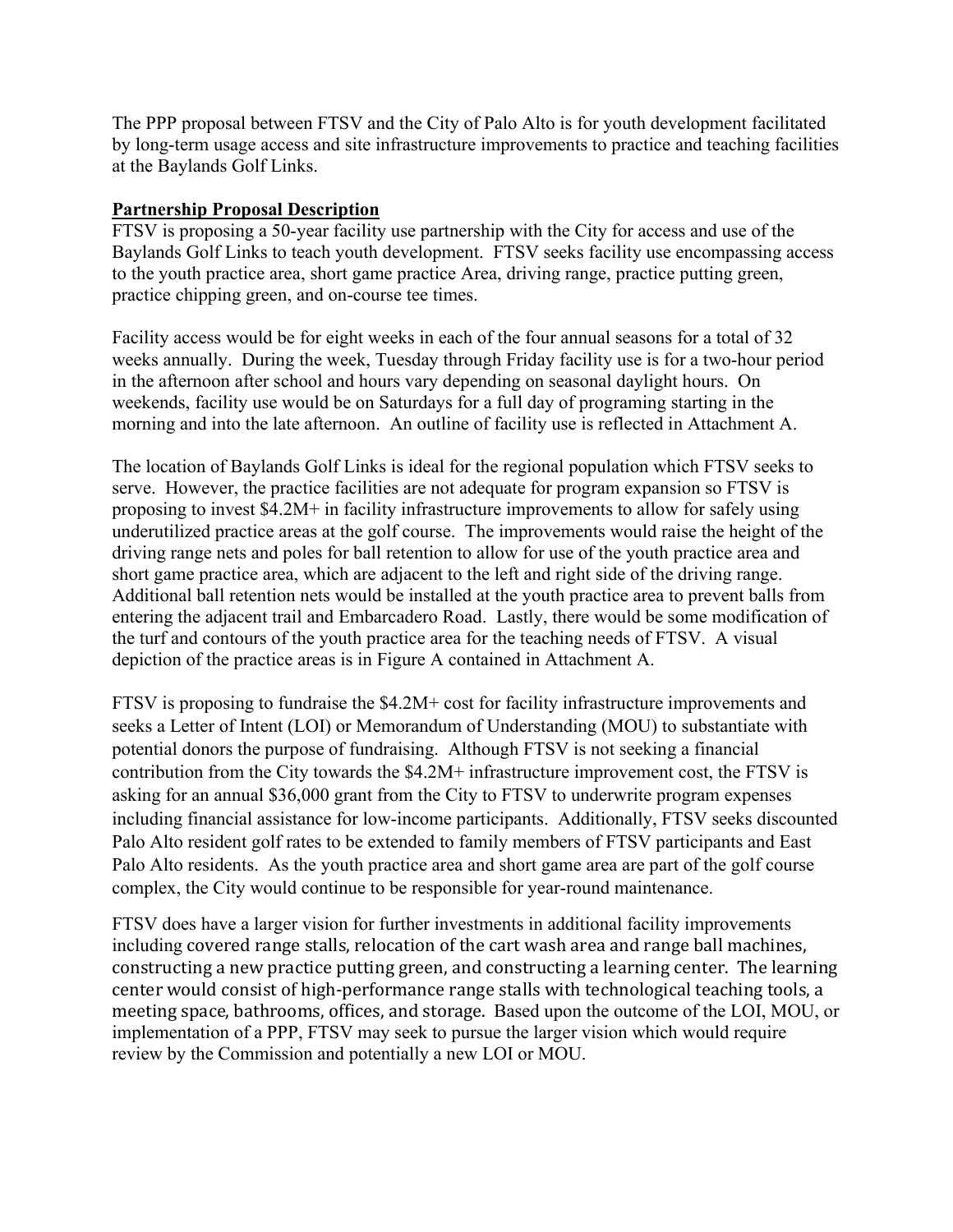#### **DISCUSSION**

Presently, the Community Services Department collaborates with FTSV by offering facility use seasonally during weekdays after school hours for a nominal fee. The collaboration allows for both parties to deliver youth services to the community.

The PPP proposal would establish a 50-year long-term partnership with infrastructure improvements benefiting both parties. With additional access to more teaching facilities and the inclusion of programing for a full day on Saturdays, FTSV would be able to significantly expand their youth participant enrollment and outreach programs. The City would benefit as the infrastructure improvements allows for City programing of the youth practice and short game areas which are underutilized due to lack of safety caused by balls landing in the respective areas coming from the adjacent driving range.

The staff recommendation is intended for Council to direct staff to develop an LOI or MOU towards establishing a PPP. The proposal from FTSV would be further vetted and negotiated between the parties.

It should be noted that there may be interest in constructing a  $2<sup>nd</sup>$  story or upper deck to the driving range to increase the number of hitting stalls for the purposes of providing additional revenue and increasing availability for customer use. In a preliminary exploration, it was determined that pursuing a  $2<sup>nd</sup>$  story or upper deck would require an analysis on the investment return, a ball trajectory study, approval from the Federal Aviation Administration (FAA), an environmental analysis, and various other vetting and feasibility requirements. At present, staff does not have the resources to adequately perform the necessary analysis and studies to determine the feasibility and cost of a  $2<sup>nd</sup>$  story or upper deck addition to the existing driving range. Pursuing this could delay the timeline to move forward with establishing an LOI or MOU for the FTSV partnership proposal.

### **FUNDING**

Upon establishment of an LOI or MOU, FTSV would fundraise the full \$4.2M+ for infrastructure improvements. FTSV is not anticipating a City contribution towards the cost of the infrastructure improvements as they are aware of the City's budget constraints.

### **RESOURCE IMPACT**

In FTSV's proposal, the City would grant the FTSV \$36,000 annually to underwrite program expenses and financial assistance for FTSV participants as outlined in Attachment A. Additionally, if extending the discounted Palo Alto resident golf rates to FTSV family members and residents of East Palo Alto there would be an undetermined revenue reduction impact. However, the financial resource impact to the City is to be determined based on negotiation of terms for the PPP.

As any financial support from the City to FTSV is not in the operating budget for the golf course, it would be an ask for approval from Council for budget augmentation.

### **ATTACHMENT**

Attachment A: Outline of PPP proposal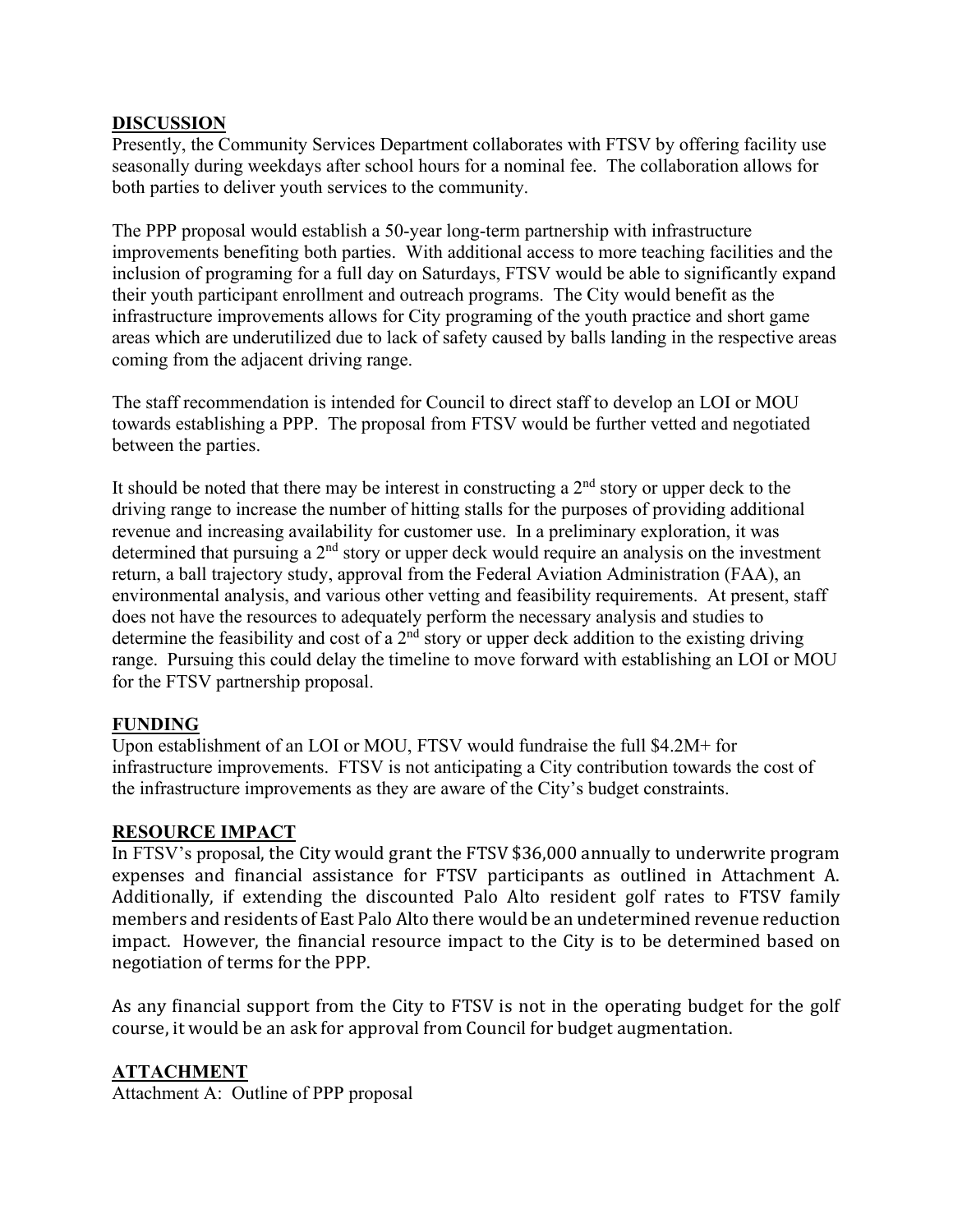# **Attachment A**

## **Outline of Proposal for Public Private Partnership from the First Tee of Silicon Valley (FTSV)**

**Purpose: Partnership between FTSV and City of Palo Alto for youth development.**

**Facility Use as Teaching Site for Youth Development through learning the game of golf: Build character, instill life-enhancing values, and promote healthy choices.**

**Facility Improvements that are mutually beneficial to Baylands customers and FTSV to (1) facilitate teaching areas, (2) expand/open the customer Youth Practice Area and Short Game Practice Area, and (3) limit the liability of driving range balls going over nets. FTSV character building education to impact the lives of over 1,000 youth at Baylands and outreach to 14,000 youth in local schools and youth organizations.**

### **Term: 50 Years**

- 50 Years consisting of 30 Year Use with a 20 Year Renewal
- \$1/year payment for facility use

### **Facility Use: Baylands Golf Links**

- **Facility Use for Classes**
	- o **8 weeks per annual season, 32 weeks annually**
	- o **Tuesdays - Fridays** during after school hours (exact hours are TBD, but approximately a 2-hour window between 3:30pm – 6:30pm during seasonal daylight hours)
	- o **Saturdays** 7:30am 6:30pm
		- Youth Practice Area
		- Driving Range (8 hitting stalls including range balls)
		- Short Game Hole
		- **Practice Chipping Green**
		- 6 Tee Times each day
- **Facility Use for Outreach and Other Activities (Youth Practice Area only)**
	- o First Tee hosting of field trips to the course for schools and youth service organizations.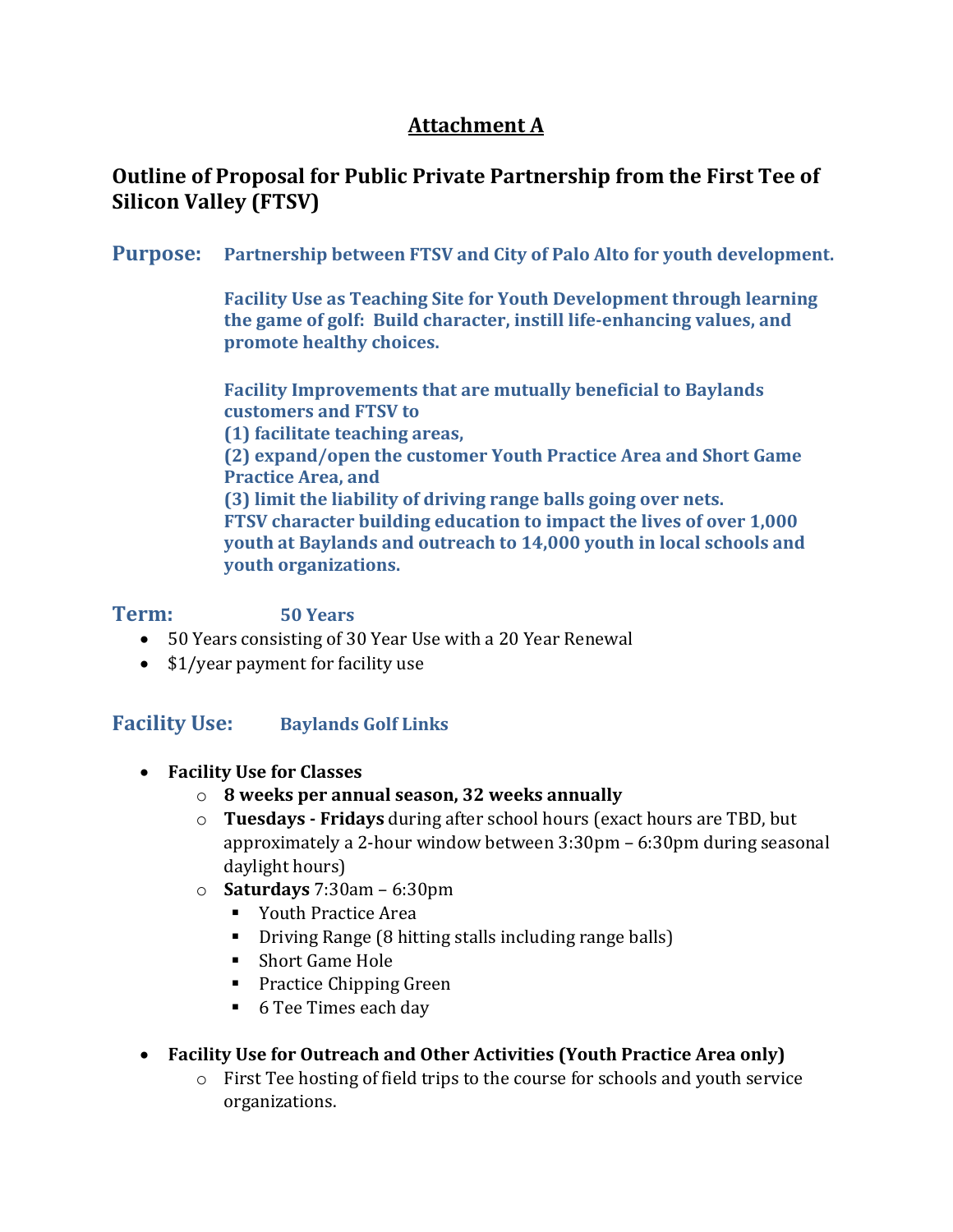- o Tuesdays Fridays during and after school hours
- **Facility Use for Annual Participant Tournament**
	- $\circ$  18-hole, shotgun tournament at 3pm on the Saturday two weeks before Labor Day
- **Facility Use Other than FTSV Classes, Outreach and Other Activities** o Pertains to only Youth Practice Area

| <b>Financial Investment by FTSV:</b> | <b>Estimated \$4.2M for facility infrastructure</b><br>improvements. Cost to be fundraised and<br>incurred by FTSV. |
|--------------------------------------|---------------------------------------------------------------------------------------------------------------------|
|                                      | Facility Improvements by FTSV: Driving Range, Youth Practice Area, and Short<br><b>Game Practice Area</b>           |

- **Raise Height of Driving Range Poles and Nets to prevent range balls from landing outside the range onto the adjacent Youth Practice Area and Short Game Practice Area and adjacent Jones-Day business parking lot**
- **Install ball retention nets at Youth Practice Area to prevent balls from entering the adjacent trail and Embarcadero Rd. and adjacent Jones-Day business parking lot.**

# **Additionally, partnership proposal from FTSV includes the following financial contribution from the City:**

- **City grant of \$36,000 annually** to the FTSV to underwrite program expenses including financial assistance for low income participants.
- Extend PA Resident green fee rates to parents of First Tee participants
- Extend PA Resident green fee rates to East Palo Alto residents
- City maintenance of Youth Practice Area
- Community Benefit policy for Baylands course and practice areas that gives priority to all youth in the afternoon.

FTSV has a larger vision for investing in improvements to Baylands Golf Links that also includes covered range stalls, relocation of the cart wash area and range ball machine, new practice putting green for the public, and a learning center that includes high performance range stalls, meeting space, bathrooms, offices and storage. Presently estimated to cost \$8.8M. This may be something that FTSV pursues in the future depending the success of the current proposal.